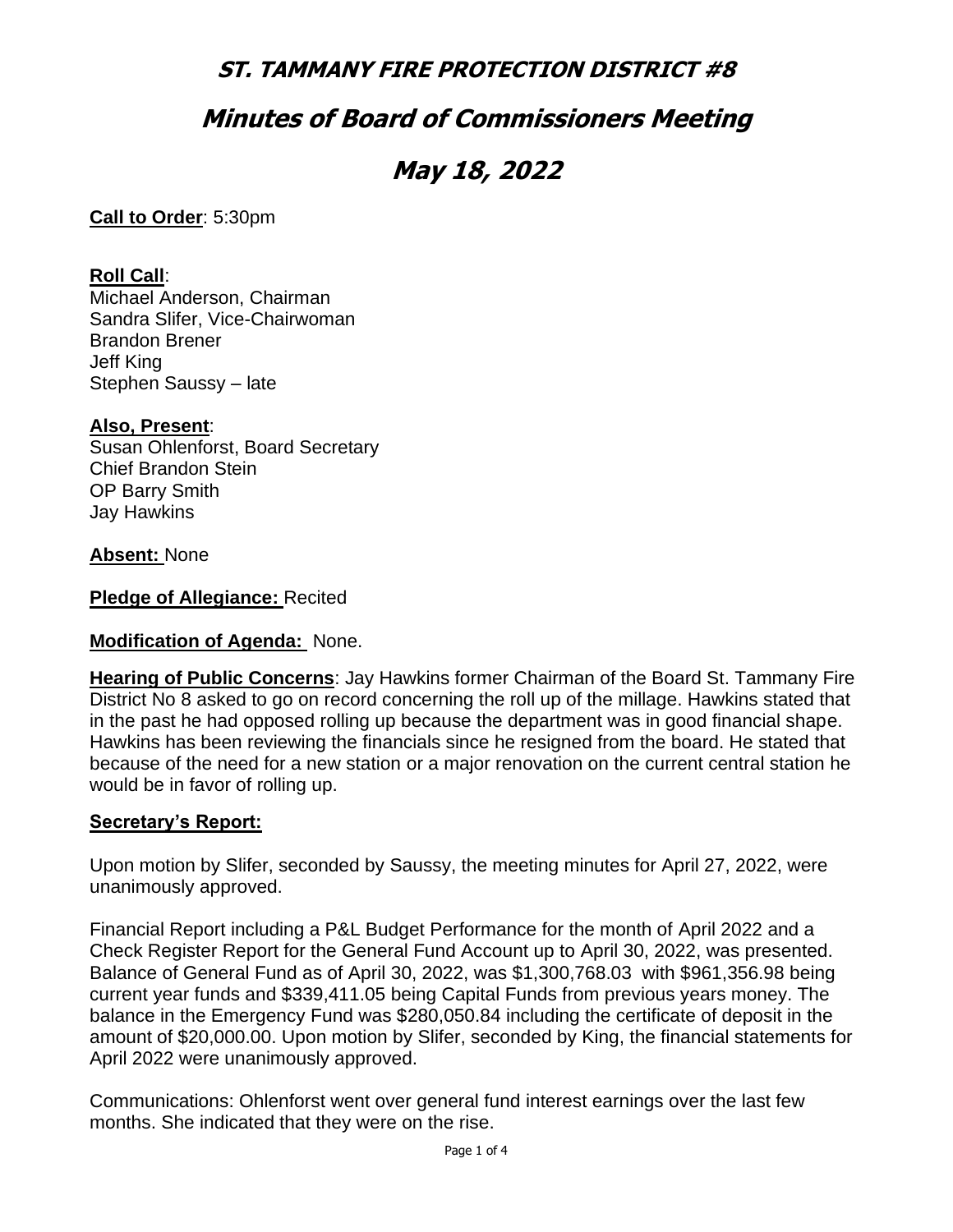## **Minutes of Board of Commissioners Meeting**

# **May 18, 2022**

### **Chief's Report:**

#### Vehicles and equipment

Normal general repairs and upkeep on units. Lighting and siren replaced on Captains unit One portable pump is now operational after several years of sitting, one was brought to the shop for repair. Fire prevention truck was re-striped

#### **Facilities**

Update on Discovery of property ownership at Station-81, Seek approval from the Board to extend property lines as necessary at time of survey. Planning for front garden area at station-81 is underway.

General cleanup, organization and cosmetic work taking place at stations.

#### Personnel

Current personnel numbers are as follows: Paid- 12 **Part-time- 13** Volunteer-6

New hires are still attending Rookie School.

#### **Training**

Normal training

#### Annual testing and inspections

All continuing as scheduled

#### **Communications**

Monitoring of the proposed St. Tammany Parish 2040 plan will be on-going due the impacts FD8 will experience.

### **Old Business:**

**Station 81 New Construction Project Report:** Chief Stein received documents stating the fire district owned the property located at 22455 Hwy 36. Chairman Anderson is moving forward with getting survey of said property.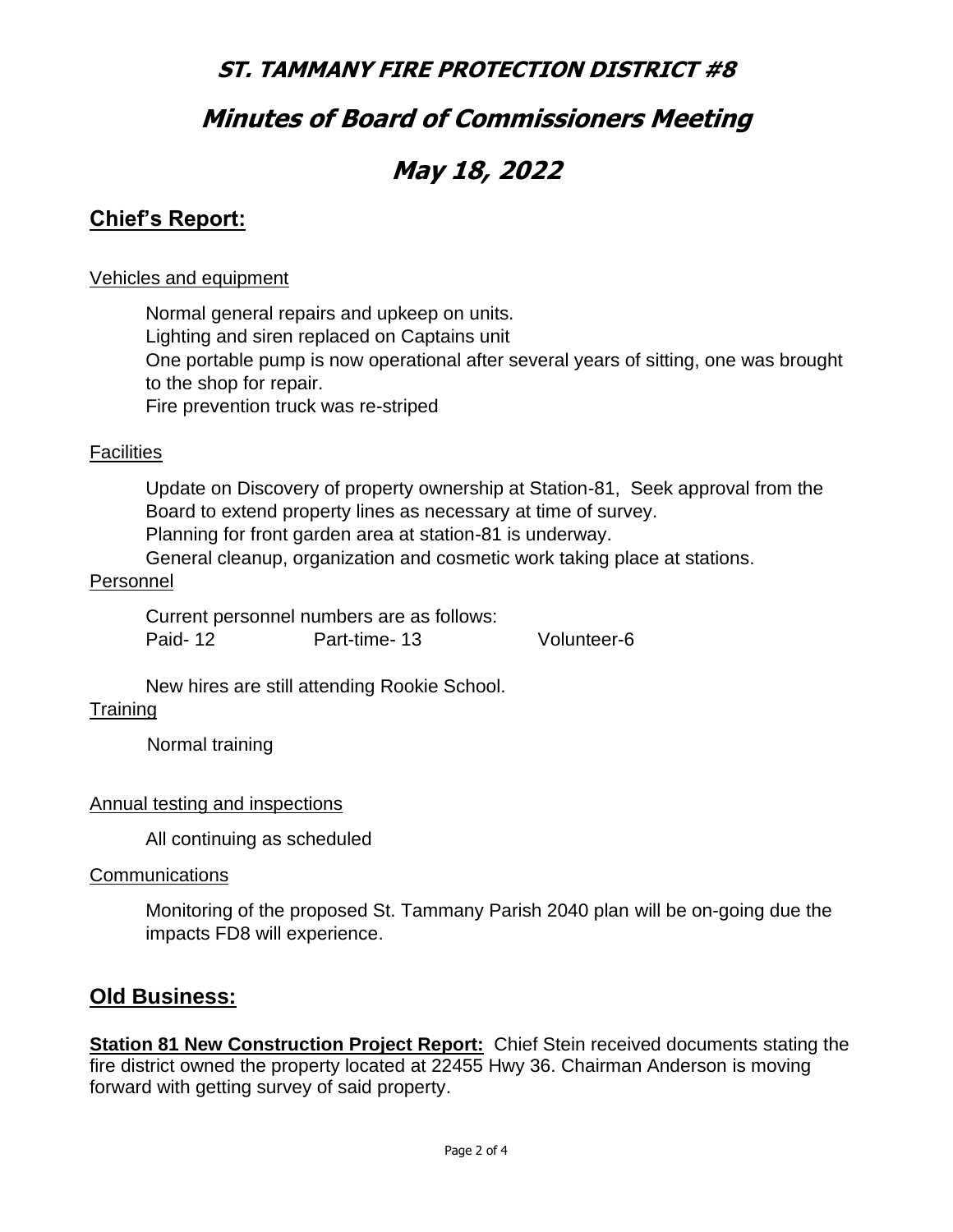# **Minutes of Board of Commissioners Meeting**

# **May 18, 2022**

**Millage Discussion:** Public Hearing and Special meeting for millage roll up is set for June  $27<sup>th</sup>$  at 5:30pm. Ohlenforst informed the board of the advertisement for the roll up began on May 12<sup>th</sup> in the New Orleans advocate and will also publish on May 19<sup>th</sup> as well. It will also run in The Farmer on May 18<sup>th</sup> and May 25<sup>th</sup>.

**Annual performance review: Fire Chief and Administrative Assistant:** Chairman Anderson addressed Ohlenforst and Chief Stein on their performance reviews.

**Policy and Procedures Discussion:** None up for discussion

### **New Business:**

**Mid-Year Financial Status:** Upon motion by Slifer ,seconded by Saussy this item of business was deferred till June 15, 2022, meeting, it was unanimously approved to defer.

#### **PAF's:**

Upon motion by Slifer, seconded by Saussy, it was unanimously approved to accept Daniel Fortunes' Resignation.

Upon motion by Slifer, seconded by King, it was unanimously approved to accept John Segura Permanent Confirmation

Upon motion by Slifer, seconded by King, it was unanimously approved to accept Cameron Waguespack's' Resignation.

Upon motion by Slifer, seconded by Saussy, it was unanimously approved to accept/hire Tyler Green as probational.

Upon motion by Slifer, seconded by Brenner, it was unanimously approved to accept/hire Sterling Monsour as probational.

Upon motion by Slifer, seconded by Brenner, it was unanimously approved to accept/hire Ethan Rudiger as probational.

#### **Surplus Items:**

Chief Stein requested to surplus the following items:

1 Garmin Street pilot 7200 GPS Serial number-43620729(inoperable)

2 Damega Intel siren/light control heads(inoperable)

1 Motorola Radius GM300 model# m43gmc29c2aa mobile radio serial number-159TWY1621 (inoperable)

1 HP LaserJet CP1525nw printer serial #CNBF302290 (inoperable)

1 MSA Altair gas detector ID# 80193 (inoperable)

1 Sensit CO Carbon Monoxide Analyzer Serial # 01138 (inoperable)

1 3" x 100' hose number 83-319 (damaged, failed test)